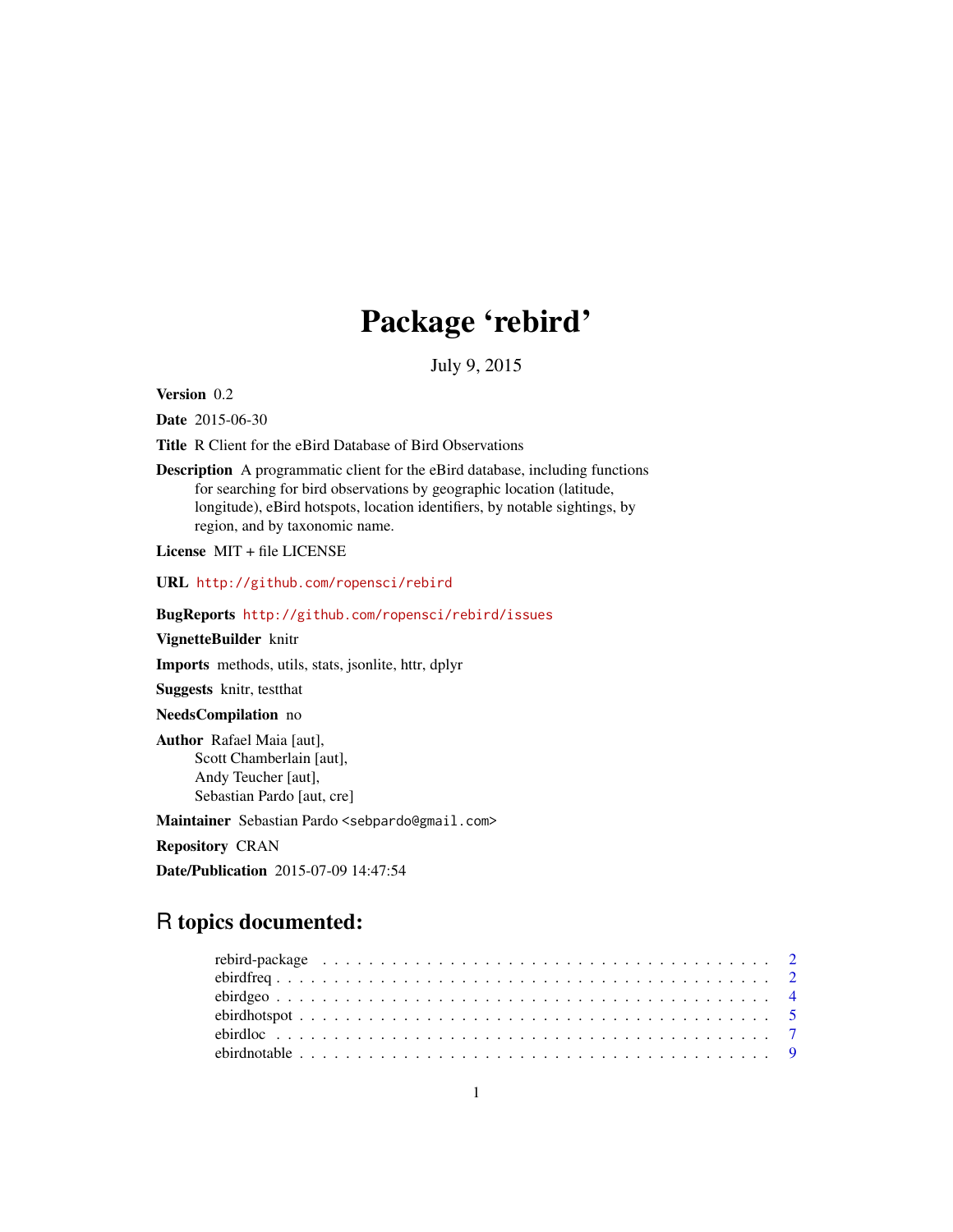#### <span id="page-1-0"></span>2 ebirdfreq

| Index |  |
|-------|--|
|       |  |
|       |  |
|       |  |
|       |  |

rebird-package *rebird: an R package for access to the eBird database.*

#### Description

An R package to interface with the eBird database.

#### Details

| Package:  | rebird     |
|-----------|------------|
| Type:     | Package    |
| Version:  | 0.1.2.99   |
| Date:     | 2014-10-31 |
| License:  | MIT        |
| LazyLoad: | yes        |

This package provides an R interface to the recent eBird database.

#### Author(s)

Rafael Maia <rm72@zips.uakron.edu>, Scott Chamberlain <myrmecocystus@gmail.com>, Andy Teucher <andy.teucher@gmail.com>, Sebastian Pardo <sebpardo@gmail.com>

#### Examples

#see functions.

Download historical frequencies of bird observations from eBird

#### Description

Download historical frequencies of bird observations from eBird

#### Usage

```
ebirdfreq(loctype, loc, startyear = 1900, endyear = format(Sys.Date(),
  "%Y"), startmonth = 1, endmonth = 12, long = TRUE, \ldots)
```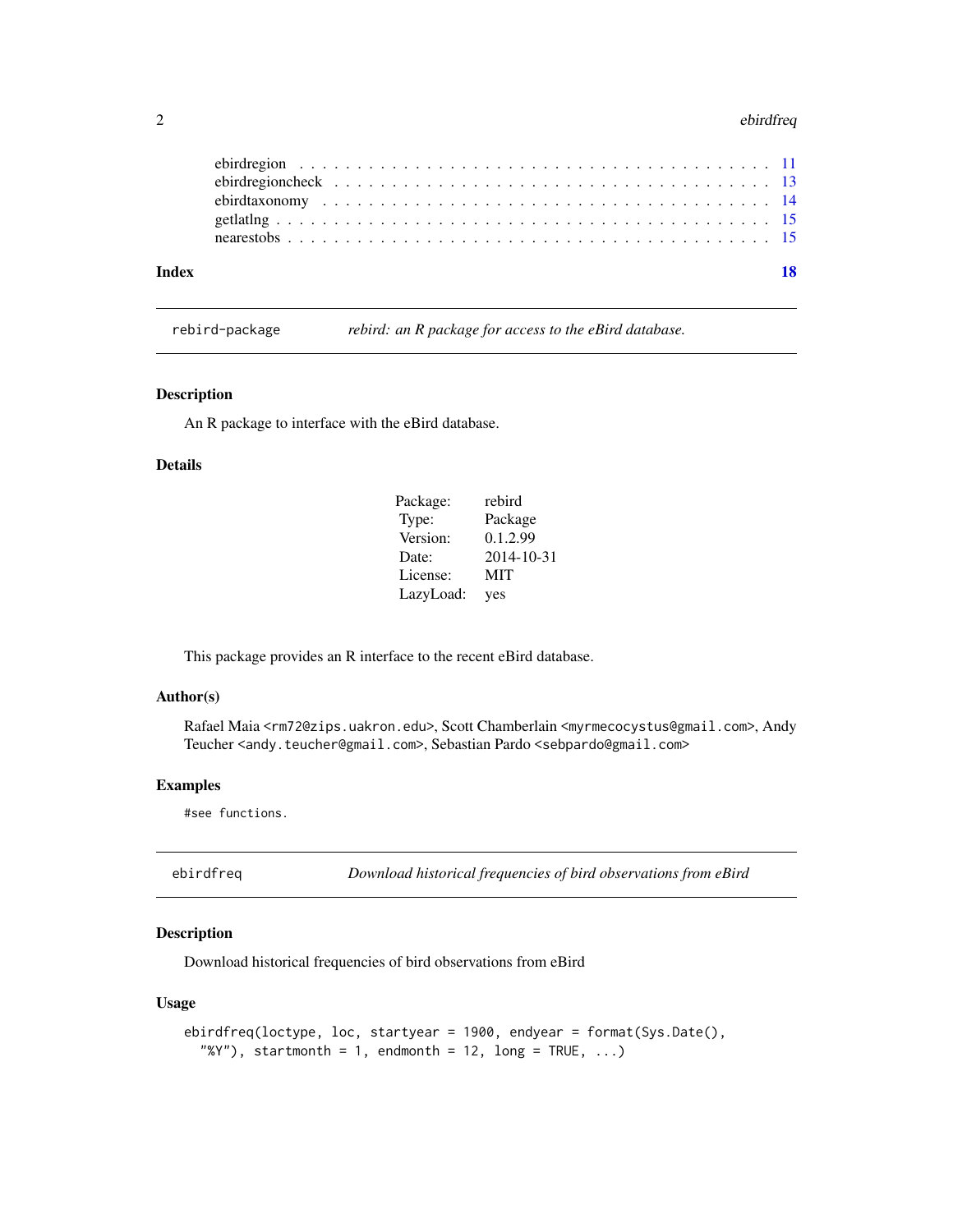#### <span id="page-2-0"></span>ebirdfreq 3

#### Arguments

| loctype         | String with location type. Either "states", "counties", or "hotspots".                                                                                                                                                                                                                                                                                                                                                                                                                                                                                                                                                                                                                                                                                                       |
|-----------------|------------------------------------------------------------------------------------------------------------------------------------------------------------------------------------------------------------------------------------------------------------------------------------------------------------------------------------------------------------------------------------------------------------------------------------------------------------------------------------------------------------------------------------------------------------------------------------------------------------------------------------------------------------------------------------------------------------------------------------------------------------------------------|
| $_{\text{loc}}$ | String with location identifier. If querying states or provinces, the two letter<br>country code followed by the two letter state code and separated by "-" (e.g.<br>"US-NY"). If querying counties, is as in states/provinces, but appending county<br>identifier after a dash. For counties in the US, the county codes is a 3-digit num-<br>ber specific to each state (e.g. Bronx County: "US-NY-005"). For counties in<br>Canada, county codes are two-letter identifiers (e.g. Metro Vancouver: "CA-<br>BC-GV"). If querying hotspots then the unique identifier is a 6-digit number<br>prepended with an "L" (e.g. "L196159"). All these codes can be found by look-<br>ing at the URL in the Explore Data eBird page (http://ebird.org//GuideMe?cmd=changeLocation). |
| startyear       | Starting year for query. Defaults to 1900.                                                                                                                                                                                                                                                                                                                                                                                                                                                                                                                                                                                                                                                                                                                                   |
| endyear         | Ending year for query. Defaults to current year specified by Sys.Date().                                                                                                                                                                                                                                                                                                                                                                                                                                                                                                                                                                                                                                                                                                     |
| startmonth      | Starting month for query as an integer $(1-12)$ . Defaults to January.                                                                                                                                                                                                                                                                                                                                                                                                                                                                                                                                                                                                                                                                                                       |
| endmonth        | Ending month for query as an integer $(1-12)$ . Defaults to December.                                                                                                                                                                                                                                                                                                                                                                                                                                                                                                                                                                                                                                                                                                        |
| long            | Logical, Should output be in long format? Defaults to TRUE. If FALSE then<br>output will be in wide format.                                                                                                                                                                                                                                                                                                                                                                                                                                                                                                                                                                                                                                                                  |
| $\cdots$        | Curl options passed on to GET                                                                                                                                                                                                                                                                                                                                                                                                                                                                                                                                                                                                                                                                                                                                                |

#### Value

A data frame containing the collected information. If in long format:

"monthQt": month and week (eBird data divides each month by four weeks)

"comName": species common name

"frequency": proportion of times the species was seen in a specified week

"sampleSize" number of complete eBird checklists submitted for specified given week

If in wide format, then first column is the species list and all other columns are of individual weeks (four in each month). First row contains the number of complete checklists for each week.

#### Author(s)

Andy Teucher <andy.teucher@gmail.com>, Sebastian Pardo <sebpardo@gmail.com>

#### References

#### <http://ebird.org/>

#### Examples

```
## Not run:
ebirdfreq("states", "US-NY", 2014, 2014, 1, 12)
ebirdfreq("counties", "CA-BC-GV", 1900, 2015, 1, 3)
ebirdfreq("hotspots", "L196159", long=FALSE)
```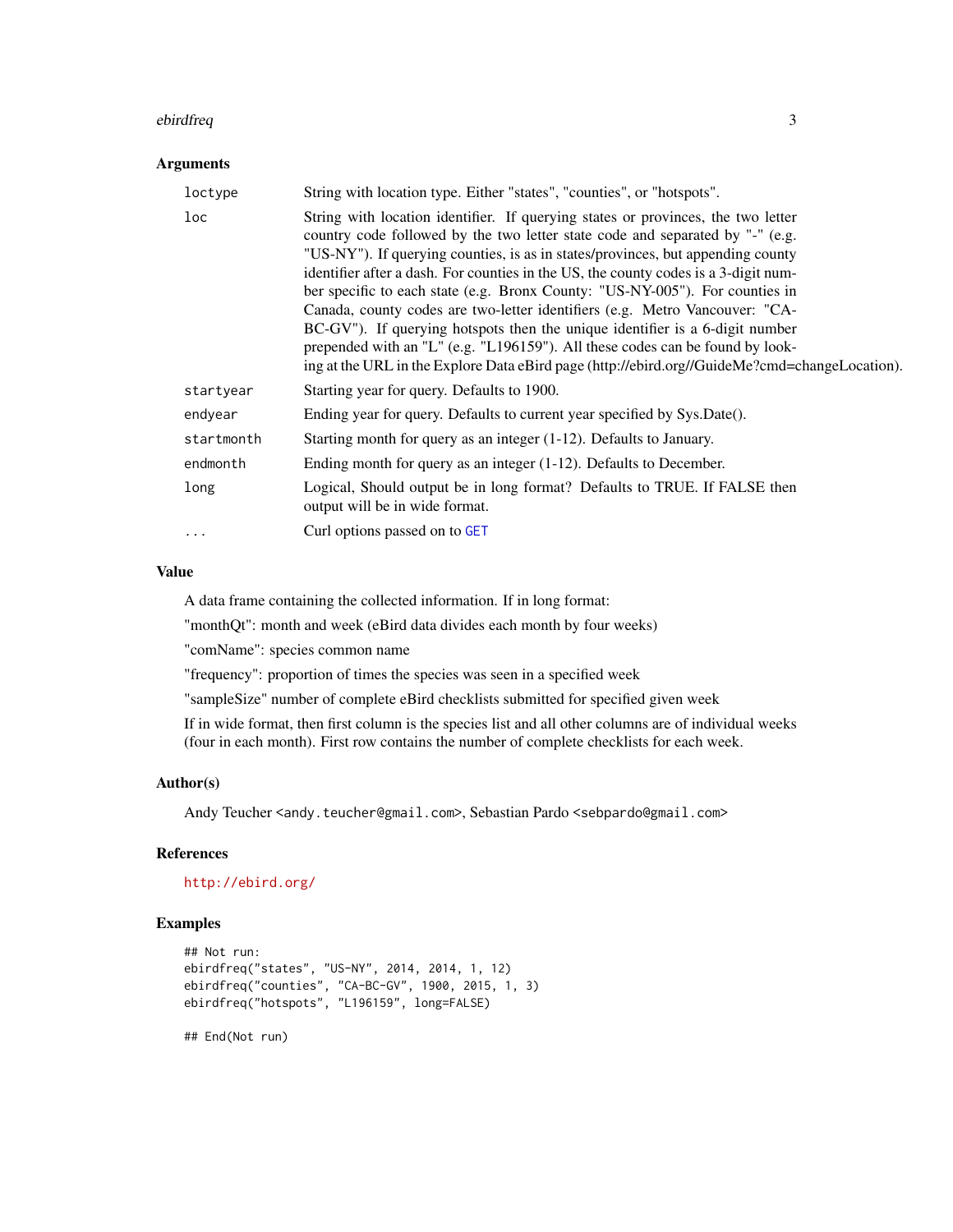Returns the most recent sighting date and specific location for the requested species of bird reported within the number of days specified and reported in the specified area.

#### Usage

```
ebirdgeo(species = NULL, lat = NULL, lng = NULL, dist = NULL,
 back = NULL, max = NULL, locale = NULL, provisional = FALSE,
 hotspot = FALSE, sleep = 0, ...)
```
#### Arguments

| species     | Scientific name of the species of interest (not case sensitive). Defaults to NULL,<br>so sightings for all species are returned. See eBird taxonomy for more informa-<br>tion: http://ebird.org/content/ebird/about/ebird-taxonomy |
|-------------|------------------------------------------------------------------------------------------------------------------------------------------------------------------------------------------------------------------------------------|
| lat         | Decimal latitude. value between -90.00 and 90.00, up to two decimal places of<br>precision. Defaults to latitude basd on IP.                                                                                                       |
| lng         | Decimal longitude. value between -180.00 and 180.00, up to two decimal places<br>of precision. Defaults to longitude basd on IP.                                                                                                   |
| dist        | Distance defining radius of interest from given lat/lng in kilometers (between 0<br>and 50, defaults to $25$ )                                                                                                                     |
| back        | Number of days back to look for observations (between 1 and 30, defaults to<br>14).                                                                                                                                                |
| max         | Maximum number of result rows to return in this request (between 1 and 10000,<br>defaults to all).                                                                                                                                 |
| locale      | Language/locale of response (when translations are available). See http://java.sun.com/javase/6/docs/api/j<br>(defaults to en_US).                                                                                                 |
| provisional | Should flagged records that have not been reviewed be included? (defaults to<br>FALSE).                                                                                                                                            |
| hotspot     | Should results be limited to sightings at birding hotspots? (defaults to FALSE).                                                                                                                                                   |
| sleep       | Time (in seconds) before function sends API call (defaults to zero. Set to higher<br>number if you are using this function in a loop with many API calls).                                                                         |
| $\cdot$     | Curl options passed on to GET                                                                                                                                                                                                      |
|             |                                                                                                                                                                                                                                    |

#### Value

A data.frame containing the collected information:

"comName": species common name

"howMany": number of individuals observed, NA if only presence was noted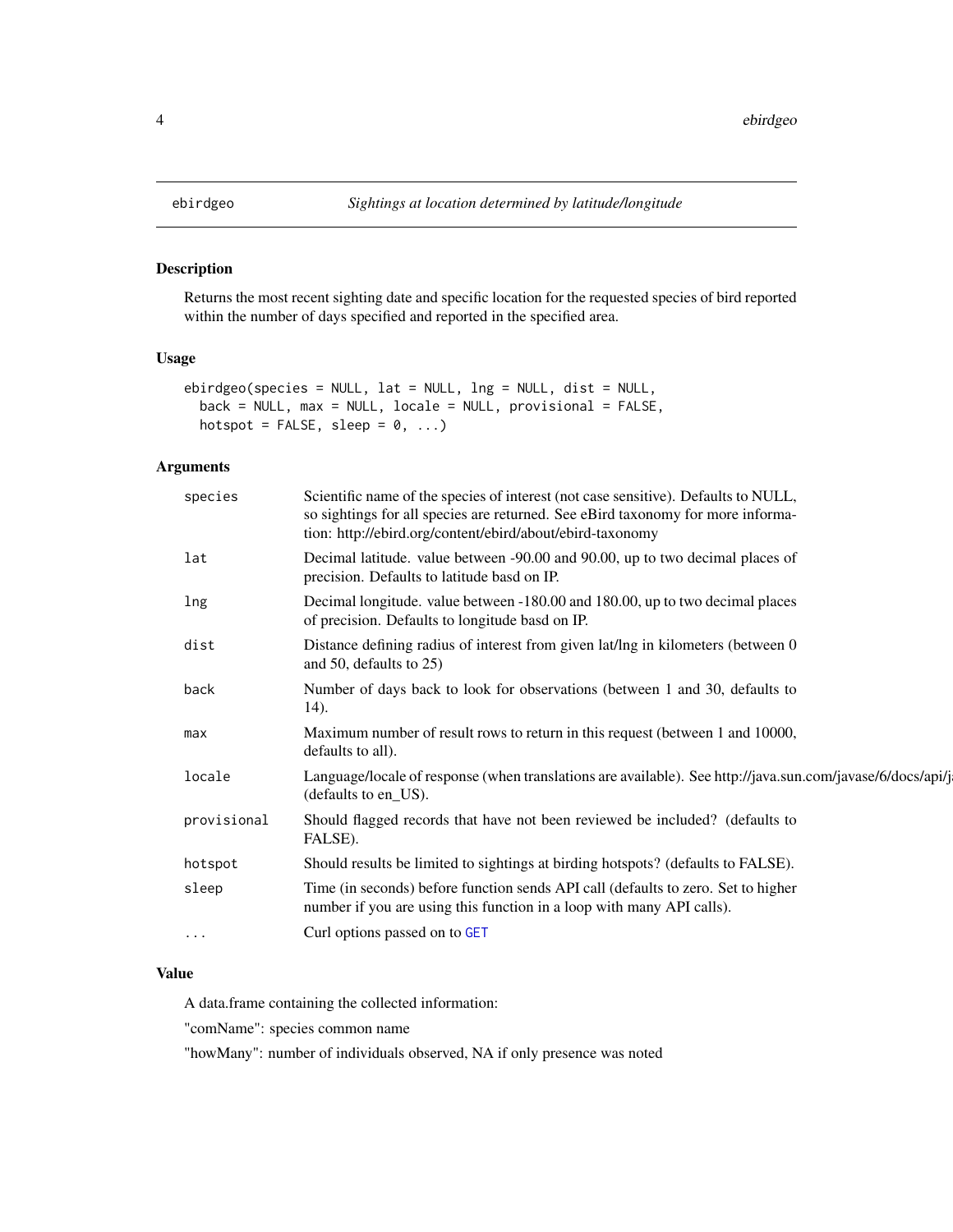#### <span id="page-4-0"></span>ebirdhotspot 5

"lat": latitude of the location

"lng": longitude of the location

"locID": unique identifier for the location

"locName": location name

"locationPrivate": TRUE if location is not a birding hotspot

"obsDt": observation date formatted according to ISO 8601 (e.g. 'YYYY-MM-DD', or 'YYYY-MM-DD hh:mm'). Hours and minutes are excluded if the observer did not report an observation time.

"obsReviewed": TRUE if observation has been reviewed, FALSE otherwise

"obsValid": TRUE if observation has been deemed valid by either the automatic filters or a regional viewer, FALSE otherwise

"sciName" species' scientific name

#### Author(s)

Rafael Maia <rm72@zips.uakron.edu>

#### References

<http://ebird.org/>

#### Examples

```
## Not run:
ebirdgeo('spinus tristis', 42, -76)
ebirdgeo(lat=42, lng=-76, max=10, provisional=TRUE, hotspot=TRUE)
ebirdgeo('Anas platyrhynchos', 39, -121, max=5)
library('httr')
ebirdgeo('Anas platyrhynchos', 39, -121, max=5, config=verbose())
ebirdgeo('Anas platyrhynchos', 39, -121, max=5, config=user_agent("rebird"))
ebirdgeo('Anas platyrhynchos', 39, -121, max=5, config=progress())
# ebirdgeo('Anas platyrhynchos', 39, -121, max=5, config=timeout(0.1))
```
## End(Not run)

ebirdhotspot *Recent observations at hotspots*

#### Description

Returns the most recent sighting information reported in a given vector of hotspots.

#### Usage

```
ebirdhotspot(locID, species = NULL, back = NULL, max = NULL,
  locale = NULL, provisional = FALSE, sleep = 0, ...)
```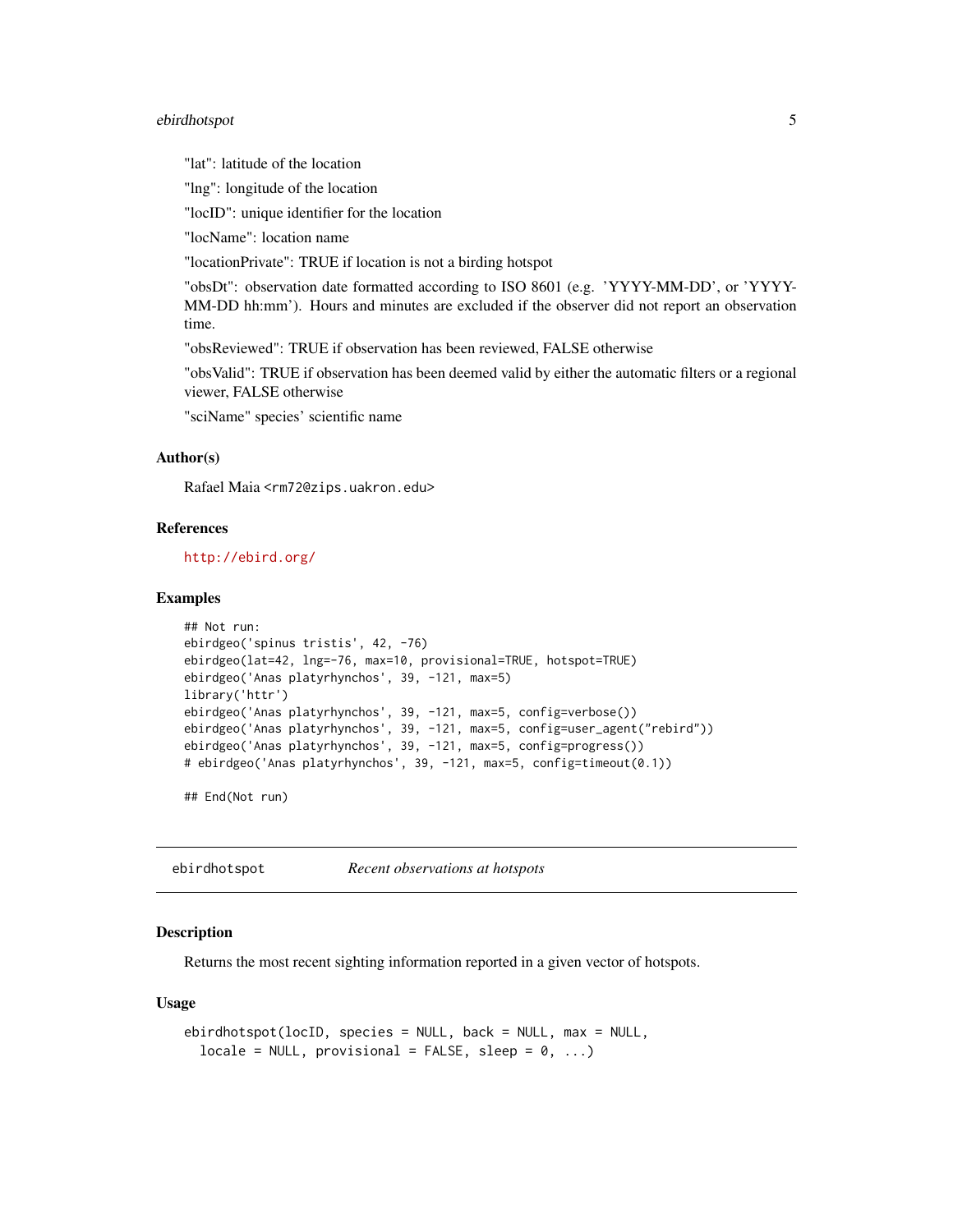#### <span id="page-5-0"></span>Arguments

| locID       | (required) Vector containing code(s) for up to 10 regions of interest; here, re-<br>gions are the locIDs of hotspots. Values that are not valid or are not hotspots are<br>ignored.                                                         |
|-------------|---------------------------------------------------------------------------------------------------------------------------------------------------------------------------------------------------------------------------------------------|
| species     | Scientific name of the species of interest (not case sensitive). Defaults to NULL,<br>in which case sightings for all species are returned. See eBird taxonomy for<br>more information: http://ebird.org/content/ebird/about/ebird-taxonomy |
| back        | Number of days back to look for observations (between 1 and 30, defaults to<br>14).                                                                                                                                                         |
| max         | Maximum number of result rows to return in this request (between 1 and 10000,<br>defaults to all)                                                                                                                                           |
| locale      | Language/locale of response (when translations are available). See http://java.sun.com/javase/6/docs/api/j<br>(defaults to en_US)                                                                                                           |
| provisional | Should flagged records that have not been reviewed be included? (defaults to<br>FALSE)                                                                                                                                                      |
| sleep       | Time (in seconds) before function sends API call (defaults to zero. Set to higher<br>number if you are using this function in a loop with many API calls).                                                                                  |
| $\ddotsc$   | Curl options passed on to GET                                                                                                                                                                                                               |
|             |                                                                                                                                                                                                                                             |

#### Value

A data.frame containing the collected information:

"comName": species common name

"howMany": number of individuals observed, NA if only presence was noted

"lat": latitude of the location

"lng": longitude of the location

"locID": unique identifier for the location

"locName": location name

"locationPrivate": TRUE if location is not a birding hotspot

"obsDt": observation date formatted according to ISO 8601 (e.g. 'YYYY-MM-DD', or 'YYYY-MM-DD hh:mm'). Hours and minutes are excluded if the observer did not report an observation time.

"obsReviewed": TRUE if observation has been reviewed, FALSE otherwise

"obsValid": TRUE if observation has been deemed valid by either the automatic filters or a regional viewer, FALSE otherwise

"sciName" species' scientific name

#### Author(s)

Rafael Maia <rm72@zips.uakron.edu>

#### References

<http://ebird.org/>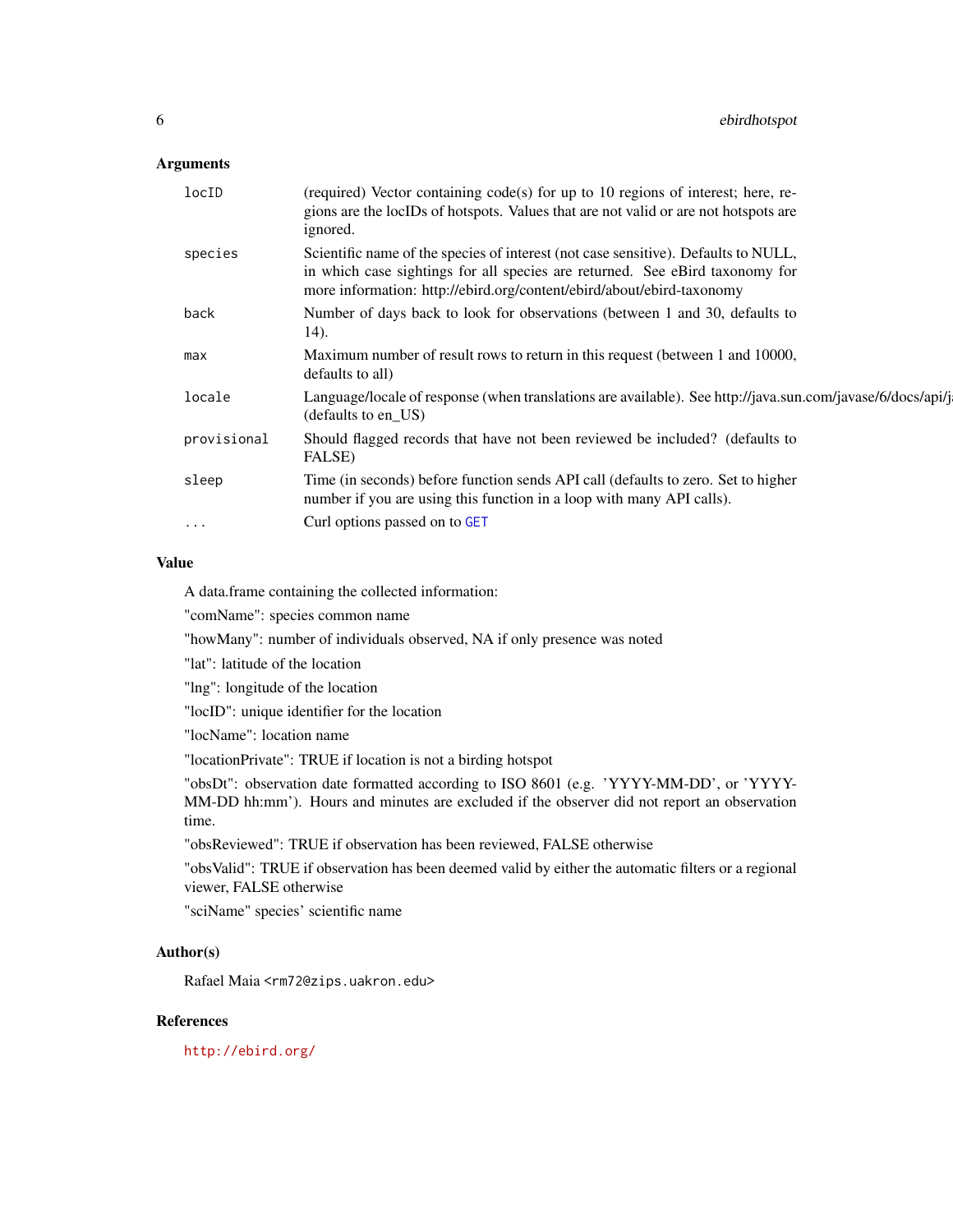#### <span id="page-6-0"></span>ebirdloc 7 and 7 and 7 and 7 and 7 and 7 and 7 and 7 and 7 and 7 and 7 and 7 and 7 and 7 and 7 and 7 and 7 and 7 and 7 and 7 and 7 and 7 and 7 and 7 and 7 and 7 and 7 and 7 and 7 and 7 and 7 and 7 and 7 and 7 and 7 and 7 a

#### Examples

```
## Not run:
ebirdhotspot(locID=c('L99381','L99382'), species='larus delawarensis')
ebirdhotspot('L99381', max=10, provisional=TRUE)
```
## End(Not run)

ebirdloc *Recent observations at a locality*

#### Description

Returns the most recent sighting information reported in a given vector of locations (including nonhotspots).

#### Usage

```
ebirdloc(locID, species = NULL, back = NULL, max = NULL, locale = NULL,
 provisional = FALSE, simple = TRUE, sleep = 0, ...)
```
#### Arguments

| locID       | (required) Vector containing code(s) for up to 10 regions of interest; here, values<br>that are not hotspots are returned. Values that are not valid are ignored.                                                                           |
|-------------|---------------------------------------------------------------------------------------------------------------------------------------------------------------------------------------------------------------------------------------------|
| species     | Scientific name of the species of interest (not case sensitive). Defaults to NULL,<br>in which case sightings for all species are returned. See eBird taxonomy for<br>more information: http://ebird.org/content/ebird/about/ebird-taxonomy |
| back        | Number of days back to look for observations (between 1 and 30, defaults to<br>14).                                                                                                                                                         |
| max         | Maximum number of result rows to return in this request (between 1 and 10000,<br>defaults to all)                                                                                                                                           |
| locale      | Language/locale of response (when translations are available). See http://java.sun.com/javase/6/docs/api/j<br>(defaults to en_US)                                                                                                           |
| provisional | Should flagged records that have not been reviewed be included? (defaults to<br>FALSE)                                                                                                                                                      |
| simple      | Logical. Whether to return a simple (TRUE, default) or detailed (FALSE) set of<br>results fields.                                                                                                                                           |
| sleep       | Time (in seconds) before function sends API call (defaults to zero. Set to higher<br>number if you are using this function in a loop with many API calls).                                                                                  |
| $\cdots$    | Curl options passed on to GET                                                                                                                                                                                                               |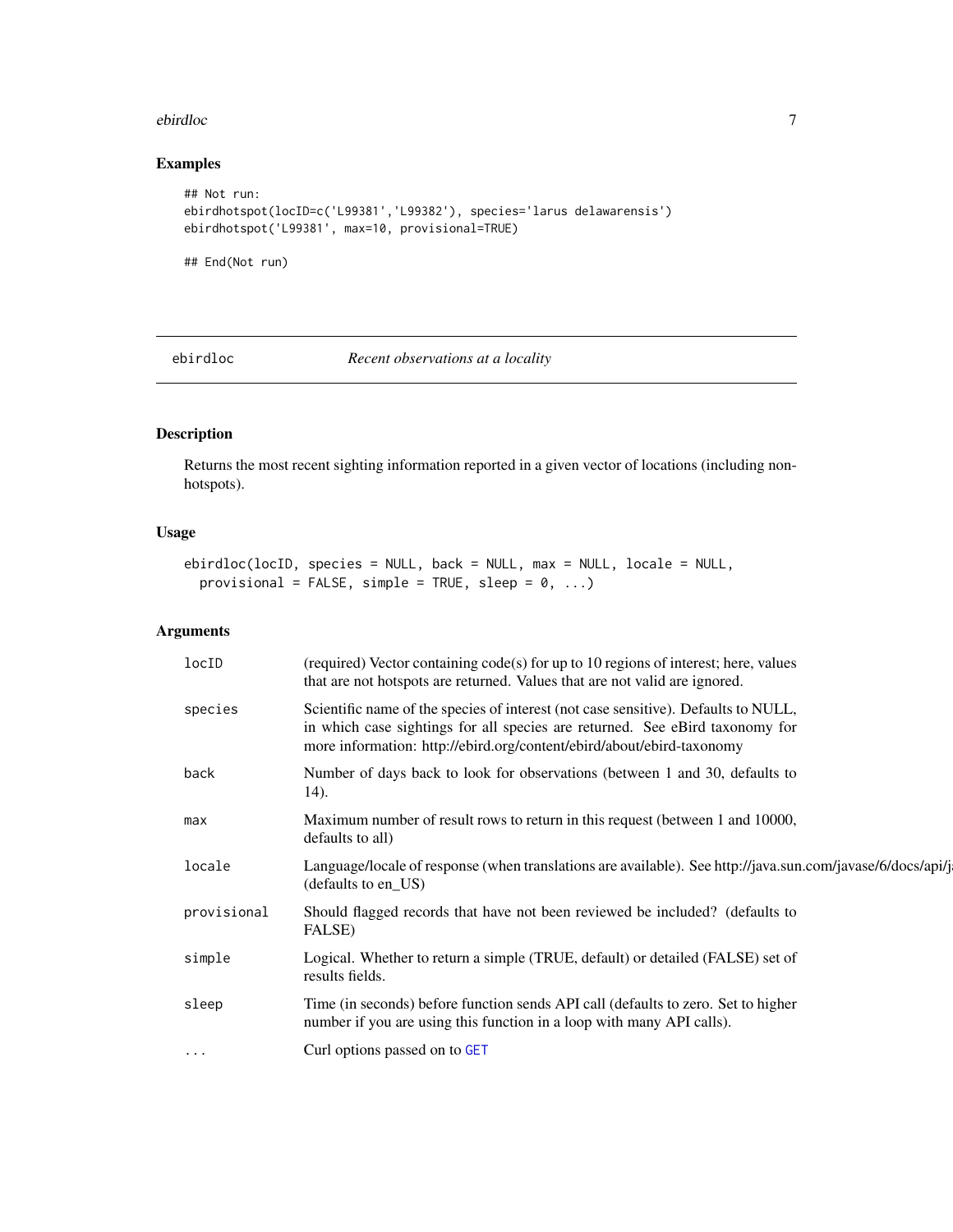#### 8 ebirdloc

#### Value

A data.frame containing the collected information:

"comName": species common name

"howMany": number of individuals observed, NA if only presence was noted

"lat": latitude of the location

"lng": longitude of the location

"locID": unique identifier for the location

"locName": location name

"locationPrivate": TRUE if location is not a birding hotspot

"obsDt": observation date formatted according to ISO 8601 (e.g. 'YYYY-MM-DD', or 'YYYY-MM-DD hh:mm'). Hours and minutes are excluded if the observer did not report an observation time.

"obsReviewed": TRUE if observation has been reviewed, FALSE otherwise

"obsValid": TRUE if observation has been deemed valid by either the automatic filters or a regional viewer, FALSE otherwise

"sciName" species' scientific name

"subnational2Code": county code (returned if simple=FALSE)

"subnational2Name": county name (returned if simple=FALSE)

"subnational1Code": state/province ISO code (returned if simple=FALSE)

"subnational1Name": state/province name (returned if simple=FALSE)

"countryCode": country ISO code (returned if simple=FALSE)

"countryName": country name (returned if simple=FALSE)

"userDisplayName": first and last name of the observer (returned if simple=FALSE)

"firstName": observer's first name (returned if simple=FALSE)

"lastName": observer's last name (returned if simple=FALSE)

"subID": submission ID (returned if simple=FALSE)

"obsID": observation ID (returned if simple=FALSE)

"checklistID": checklist ID (returned if simple=FALSE)

"presenceNoted": 'true' if user marked presence but did not count the number of birds. 'false' otherwise (returned if simple=FALSE)

#### Author(s)

Rafael Maia <rm72@zips.uakron.edu>

#### References

<http://ebird.org/>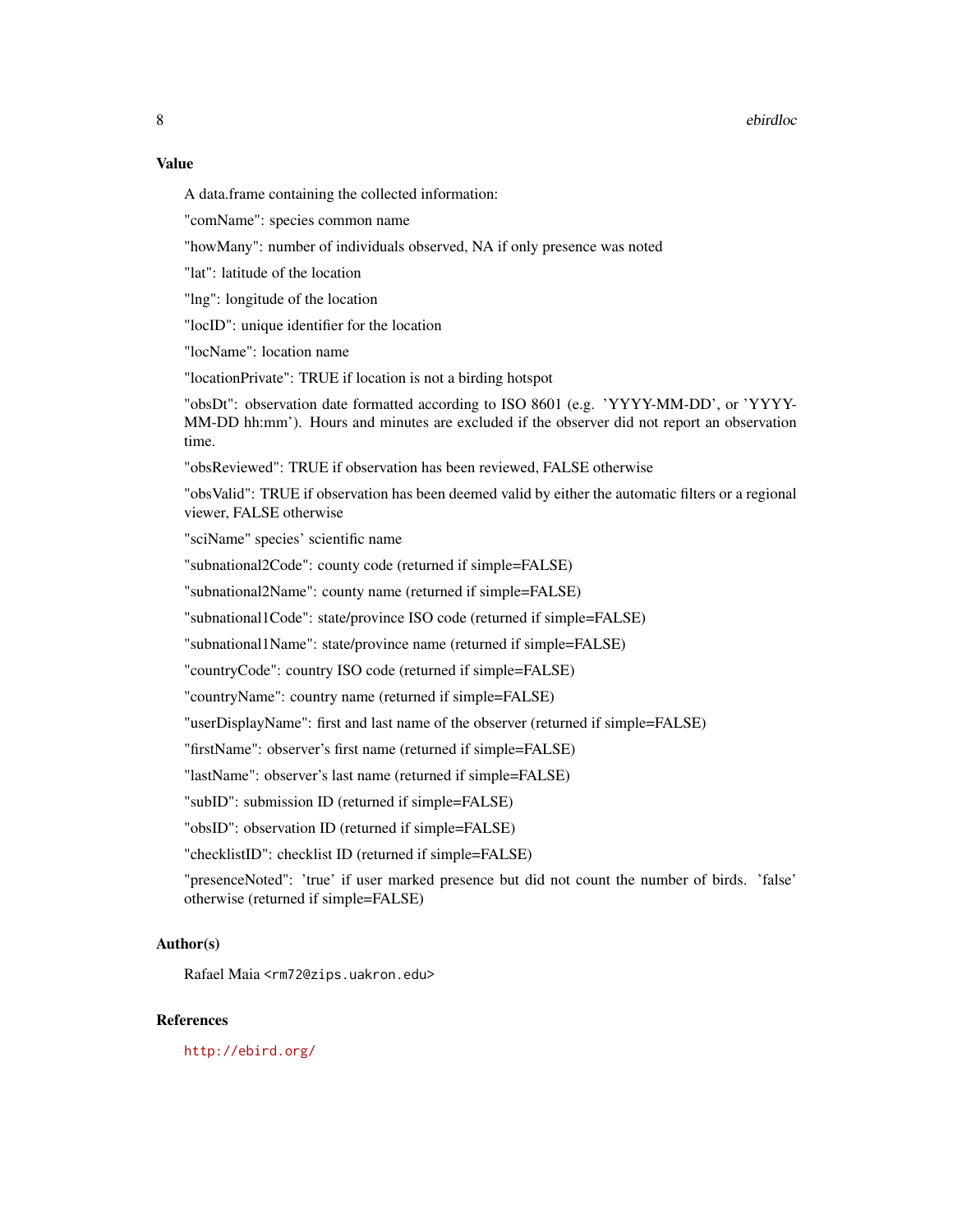#### <span id="page-8-0"></span>ebirdnotable 9

#### Examples

```
## Not run:
ebirdloc(locID = c('L99381','L99382'))
ebirdloc('L99381', 'Branta canadensis', provisional=TRUE)
## End(Not run)
```
ebirdnotable *Notable sightings*

#### Description

Returns the most recent notable observations by either latitude/longitude, hotspot or location ID, or particular region.

#### Usage

```
ebirdnotable(lat = NULL, lng = NULL, dist = NULL, locID = NULL,
  region = NULL, regtype = NULL, back = NULL, max = NULL,
  locale = NULL, provisional = FALSE, hotspot = FALSE, simple = TRUE,
  sleep = 0, \ldots)
```
#### Arguments

| lat         | Decimal latitude. value between -90.00 and 90.00, up to two decimal places of<br>precision.                                                                                                                                                                              |
|-------------|--------------------------------------------------------------------------------------------------------------------------------------------------------------------------------------------------------------------------------------------------------------------------|
| lng         | Decimal longitude. value between -180.00 and 180.00, up to two decimal places<br>of precision.                                                                                                                                                                           |
| dist        | Distance defining radius of interest from given lat/lng in kilometers (between 0)<br>and 50, defaults to 25)                                                                                                                                                             |
| locID       | Vector containing $code(s)$ for up to 10 locations of interest.                                                                                                                                                                                                          |
| region      | Region code corresponding to selected region type. For supported region and<br>coding, see https://confluence.cornell.edu/display/CLOISAPI/eBird-1.1-RegionCodeReference                                                                                                 |
| regtype     | Region type you are interested in. can be "country" (e.g. "US"), "subnational1"<br>(states/provinces, e.g. "US-NV") or "subnational2" (counties, not yet imple-<br>mented, e.g. "US-NY-109"). Default behavior is to try and match according to<br>the region specified. |
| back        | Number of days back to look for observations (between 1 and 30, defaults to<br>14).                                                                                                                                                                                      |
| max         | Maximum number of result rows to return in this request (between 1 and 10000,<br>defaults to all).                                                                                                                                                                       |
| locale      | Language/locale of response (when translations are available). See http://java.sun.com/javase/6/docs/api/j<br>(defaults to en_US).                                                                                                                                       |
| provisional | Should flagged records that have not been reviewed be included? (defaults to<br>FALSE)                                                                                                                                                                                   |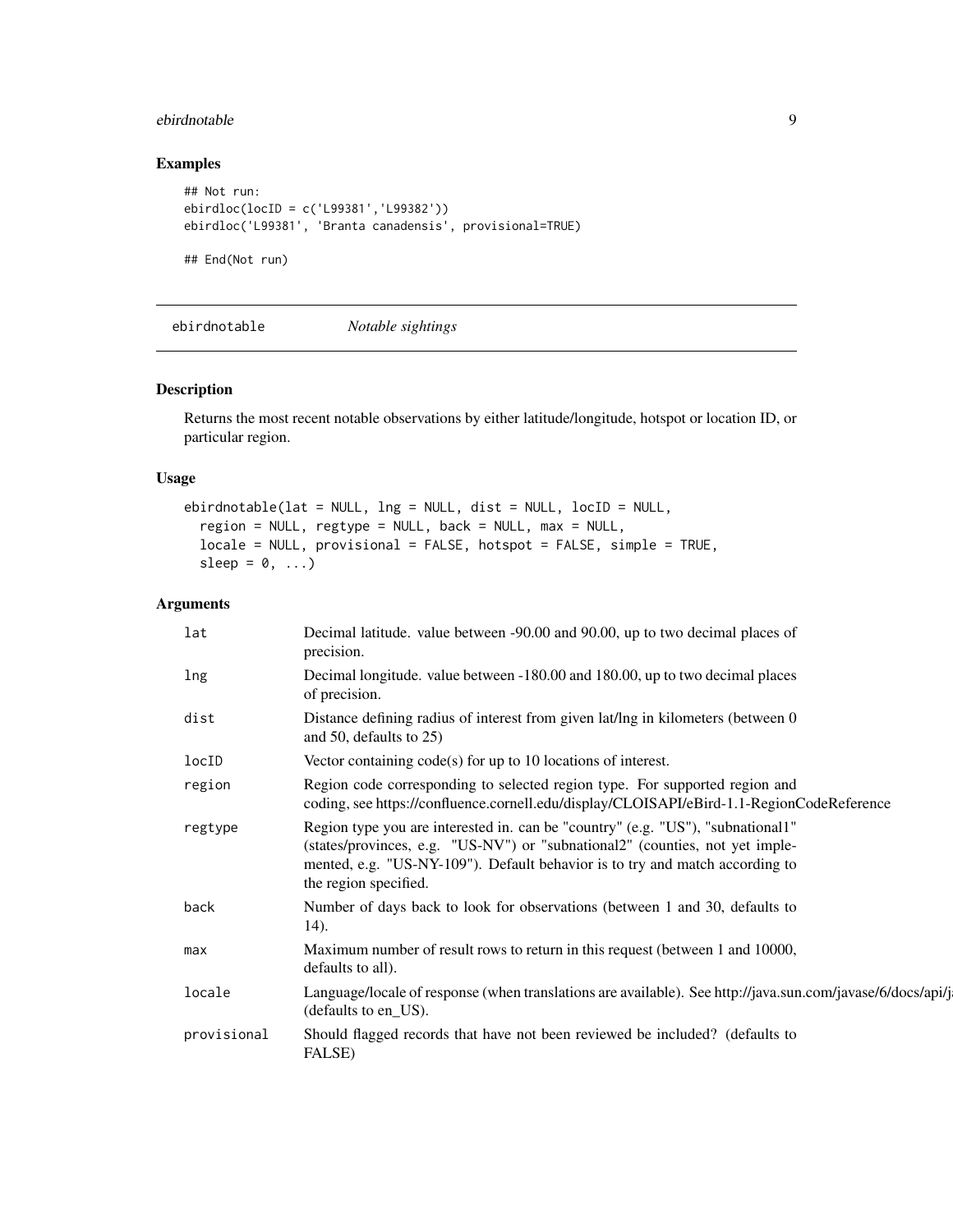<span id="page-9-0"></span>

| hotspot   | Should results be limited to sightings at birding hotspots? (defaults to FALSE).                                                                           |
|-----------|------------------------------------------------------------------------------------------------------------------------------------------------------------|
| simple    | Logical. Whether to return a simple (TRUE, default) or detailed (FALSE) set of<br>results fields.                                                          |
| sleep     | Time (in seconds) before function sends API call (defaults to zero. Set to higher<br>number if you are using this function in a loop with many API calls). |
| $\ddotsc$ | Curl options passed on to GET                                                                                                                              |

#### Value

A data.frame containing the collected information:

"comName": species common name

"howMany": number of individuals observed, NA if only presence was noted

"lat": latitude of the location

"lng": longitude of the location

"locID": unique identifier for the location

"locName": location name

"locationPrivate": TRUE if location is not a birding hotspot

"obsDt": observation date formatted according to ISO 8601 (e.g. 'YYYY-MM-DD', or 'YYYY-MM-DD hh:mm'). Hours and minutes are excluded if the observer did not report an observation time.

"obsReviewed": TRUE if observation has been reviewed, FALSE otherwise

"obsValid": TRUE if observation has been deemed valid by either the automatic filters or a regional viewer, FALSE otherwise

"sciName" species' scientific name

"subnational2Code": county code (returned if simple=FALSE)

"subnational2Name": county name (returned if simple=FALSE)

"subnational1Code": state/province ISO code (returned if simple=FALSE)

"subnational1Name": state/province name (returned if simple=FALSE)

"countryCode": country ISO code (returned if simple=FALSE)

"countryName": country name (returned if simple=FALSE)

"firstName": observer's first name (returned if simple=FALSE)

"lastName": observer's last name (returned if simple=FALSE)

"subID": submission ID (returned if simple=FALSE)

"obsID": observation ID (returned if simple=FALSE)

"checklistID": checklist ID (returned if simple=FALSE)

"presenceNoted": 'true' if user marked presence but did not count the number of birds. 'false' otherwise (returned if simple=FALSE)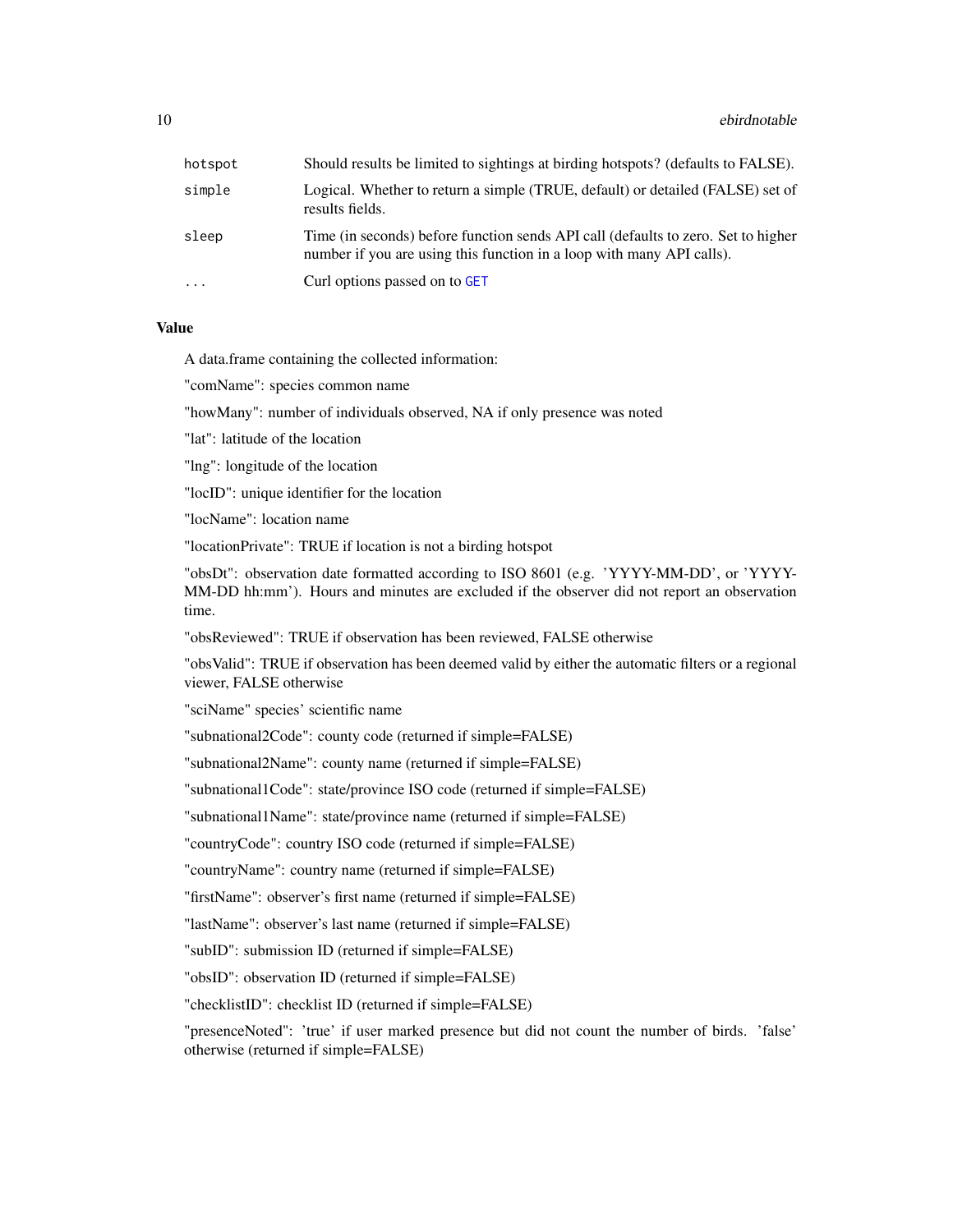#### <span id="page-10-0"></span>ebirdregion 11

#### Note

ebirdnotable requires that either latitude/longitude, location ID, or region be passed to the function. Multiple entries will result in the most specific being used. If none is supplied, defaults to lat/lng based on your IP.

#### Author(s)

Rafael Maia <rm72@zips.uakron.edu>

#### References

<http://ebird.org/>

#### Examples

```
## Not run:
ebirdnotable(lat=42, lng=-70)
ebirdnotable(region='US', max=10)
ebirdnotable(region='US-OH', regtype='subnational1')
```
## End(Not run)

ebirdregion *Recent observations at a region*

#### Description

Returns the most recent sighting information reported in a given region.

#### Usage

```
ebirdregion(region, species = NULL, regtype = NULL, back = NULL,
  max = NULL, locale = NULL, provisional = FALSE, hotspot = FALSE,
  sleep = 0, \ldots)
```
#### Arguments

| region  | (required) Region code corresponding to selected region type. For supported<br>region and coding, see https://confluence.cornell.edu/display/CLOISAPI/eBird-<br>1.1-RegionCodeReference                                                                                 |
|---------|-------------------------------------------------------------------------------------------------------------------------------------------------------------------------------------------------------------------------------------------------------------------------|
| species | scientific name of the species of interest (not case sensitive). Defaults to NULL,<br>in which case sightings for all species are returned. See eBird taxonomy for<br>more information: http://ebird.org/content/ebird/about/ebird-taxonomy                             |
| regtype | Region type you are interested in. can be "country" (e.g. "US"), "subnational1"<br>(states/provinces, e.g. "US-NV") or "subnational" (counties, not yet imple-<br>mented, e.g. "US-NY-109"). Default behavior is to try and match according<br>to the region specified. |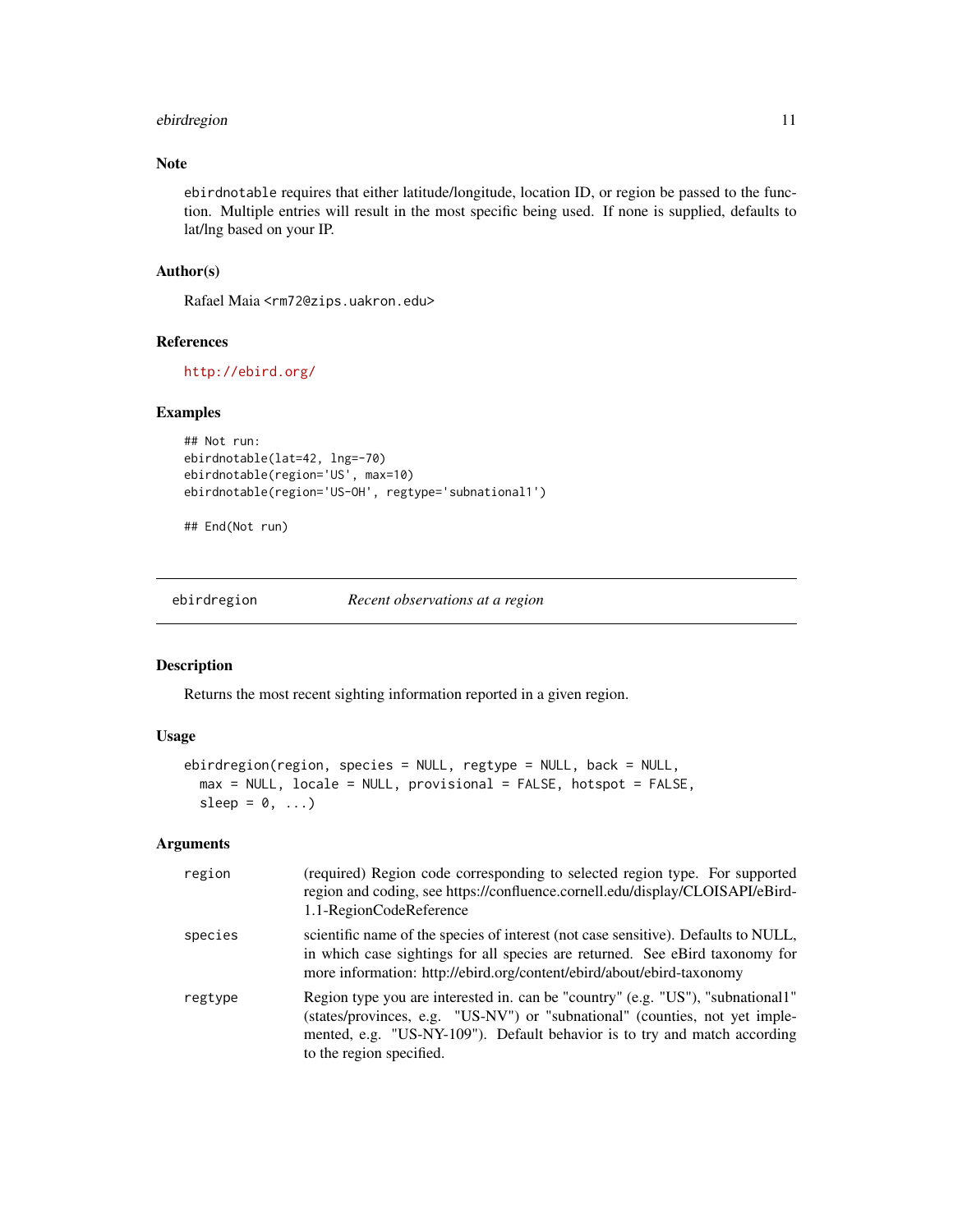#### <span id="page-11-0"></span>12 ebirdregion

| back        | Number of days back to look for observations (between 1 and 30, defaults to                                                                                |
|-------------|------------------------------------------------------------------------------------------------------------------------------------------------------------|
|             | 14).                                                                                                                                                       |
| max         | Maximum number of result rows to return in this request (between 1 and 10000,<br>defaults to all)                                                          |
| locale      | Language/locale of response (when translations are available). See http://java.sun.com/javase/6/docs/api/j<br>(defaults to en US)                          |
| provisional | Should flagged records that have not been reviewed be included? (defaults to<br>FALSE)                                                                     |
| hotspot     | Should results be limited to sightings at birding hotspots? (defaults to FALSE).                                                                           |
| sleep       | Time (in seconds) before function sends API call (defaults to zero. Set to higher<br>number if you are using this function in a loop with many API calls). |
| $\ddots$ .  | Curl options passed on to GET                                                                                                                              |
|             |                                                                                                                                                            |

#### Value

A data.frame containing the collected information:

"comName": species common name

"howMany": number of individuals observed, NA if only presence was noted

"lat": latitude of the location

"lng": longitude of the location

"locID": unique identifier for the location

"locName": location name

"locationPrivate": TRUE if location is not a birding hotspot

"obsDt": observation date formatted according to ISO 8601 (e.g. 'YYYY-MM-DD', or 'YYYY-MM-DD hh:mm'). Hours and minutes are excluded if the observer did not report an observation time.

"obsReviewed": TRUE if observation has been reviewed, FALSE otherwise

"obsValid": TRUE if observation has been deemed valid by either the automatic filters or a regional viewer, FALSE otherwise

"sciName" species' scientific name

#### Author(s)

Rafael Maia <rm72@zips.uakron.edu>

#### References

<http://ebird.org/>

#### Examples

```
## Not run:
ebirdregion(region = 'US', species = 'Setophaga caerulescens')
ebirdregion('US-OH', max=10, provisional=TRUE, hotspot=TRUE)
```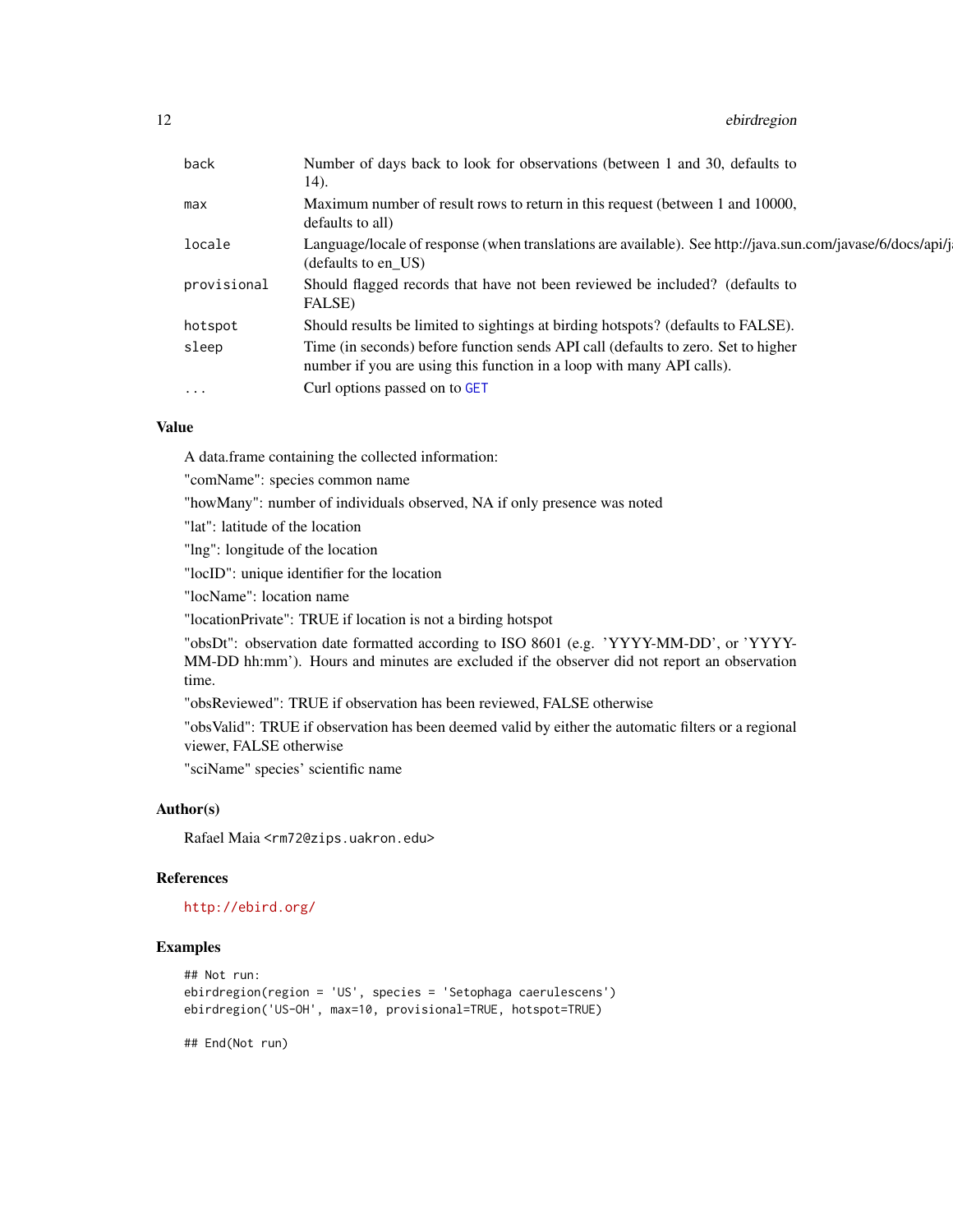<span id="page-12-0"></span>Check if a region type is valid

#### Usage

```
ebirdregioncheck(loctype, loc, ...)
```
#### Arguments

| loctype                 | One of: 'country', 'states', 'counties'                                              |
|-------------------------|--------------------------------------------------------------------------------------|
| loc                     | The location code to be checked. A single location only, unless loctype = 'country'. |
| $\cdot$ $\cdot$ $\cdot$ | Curl options passed on to GET                                                        |

#### Value

A logical vector of the same length as loc.

#### Author(s)

Sebastian Pardo <sebpardo@gmail.com>, Andy Teucher <andy.teucher@gmail.com>

#### References

<http://ebird.org/>

#### Examples

```
## Not run:
ebirdregioncheck("country", c("US", "CA"))
ebirdregioncheck("states", "CA-BC")
ebirdregioncheck("counties","CA-BC-GV")
```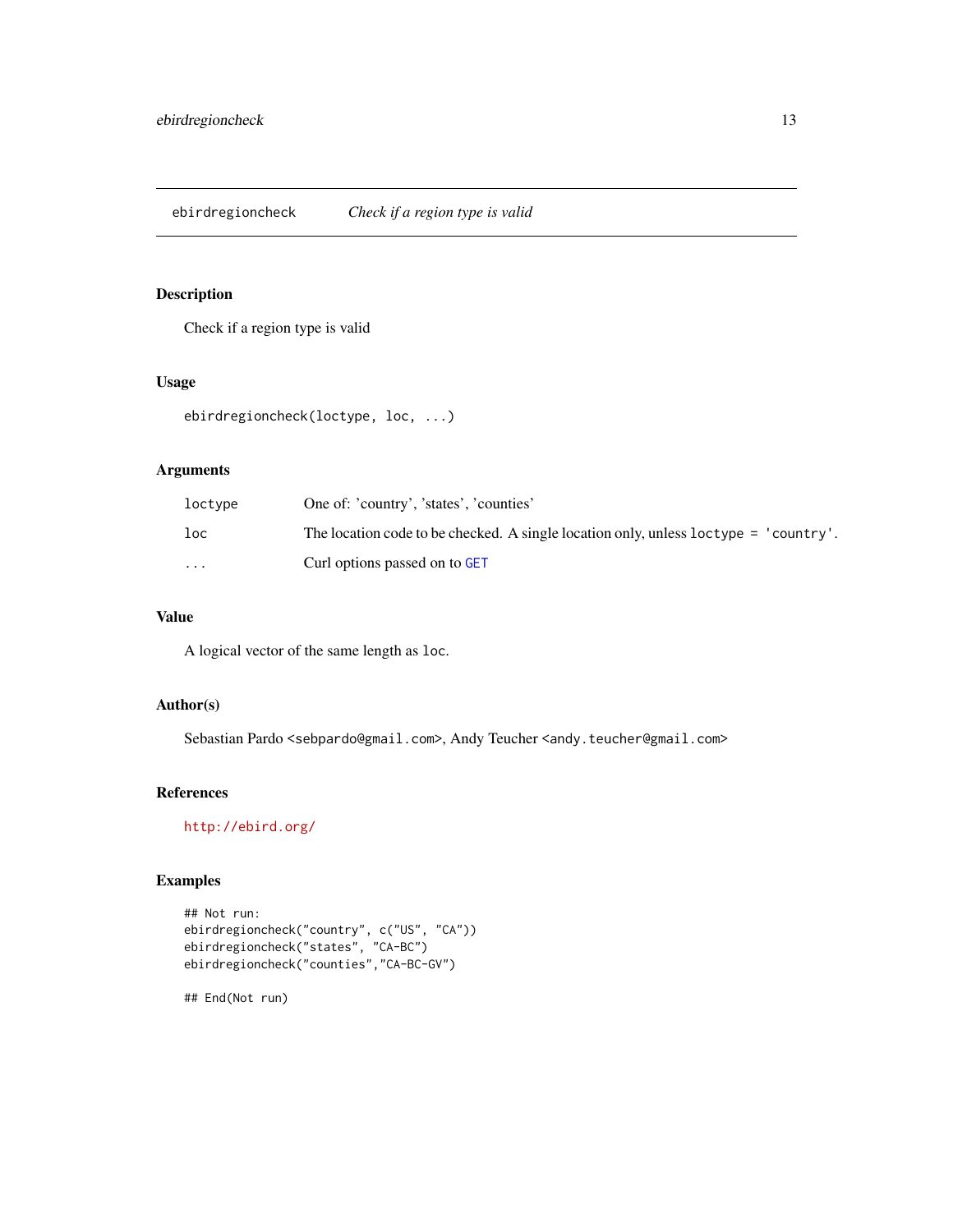<span id="page-13-0"></span>

Returns a data.frame of all species in the eBird taxonomy for the given combination of categories. The default category is "species". Any taxon with the category of 'species' may be used as a parameter in service calls that take a scientific name. Any taxon not in this category will be rejected by these services at this time.

#### Usage

```
ebirdtaxonomy(cat = NULL, locale = NULL, ...)
```
#### Arguments

| cat    | Species category. String or character vector with one of more of: "domestic",<br>"form", "hybrid", "intergrade", "issf", "slash", "species", "spuh". For more info<br>about the meaning of species categories, see http://ebird.org/content/ebird/about/ebird-<br>taxonomy |
|--------|----------------------------------------------------------------------------------------------------------------------------------------------------------------------------------------------------------------------------------------------------------------------------|
| locale | Language/locale of response (when translations are available). See http://<br>java.sun.com/javase/6/docs/api/java/util/Locale.html(defaults to en US).                                                                                                                     |
| .      | Curl options passed on to GET                                                                                                                                                                                                                                              |

#### Value

A data.frame containing the collected information:

"comName": species' common name

"sciName": species' scientific name

"taxonID": Taxonomic Concept identifier, note this is currently in test

#### Author(s)

Andy Teucher <andy.teucher@gmail.com>

#### References

#### <http://ebird.org/>

#### Examples

```
## Not run:
ebirdtaxonomy()
ebirdtaxonomy(cat=c("spuh", "slash"))
```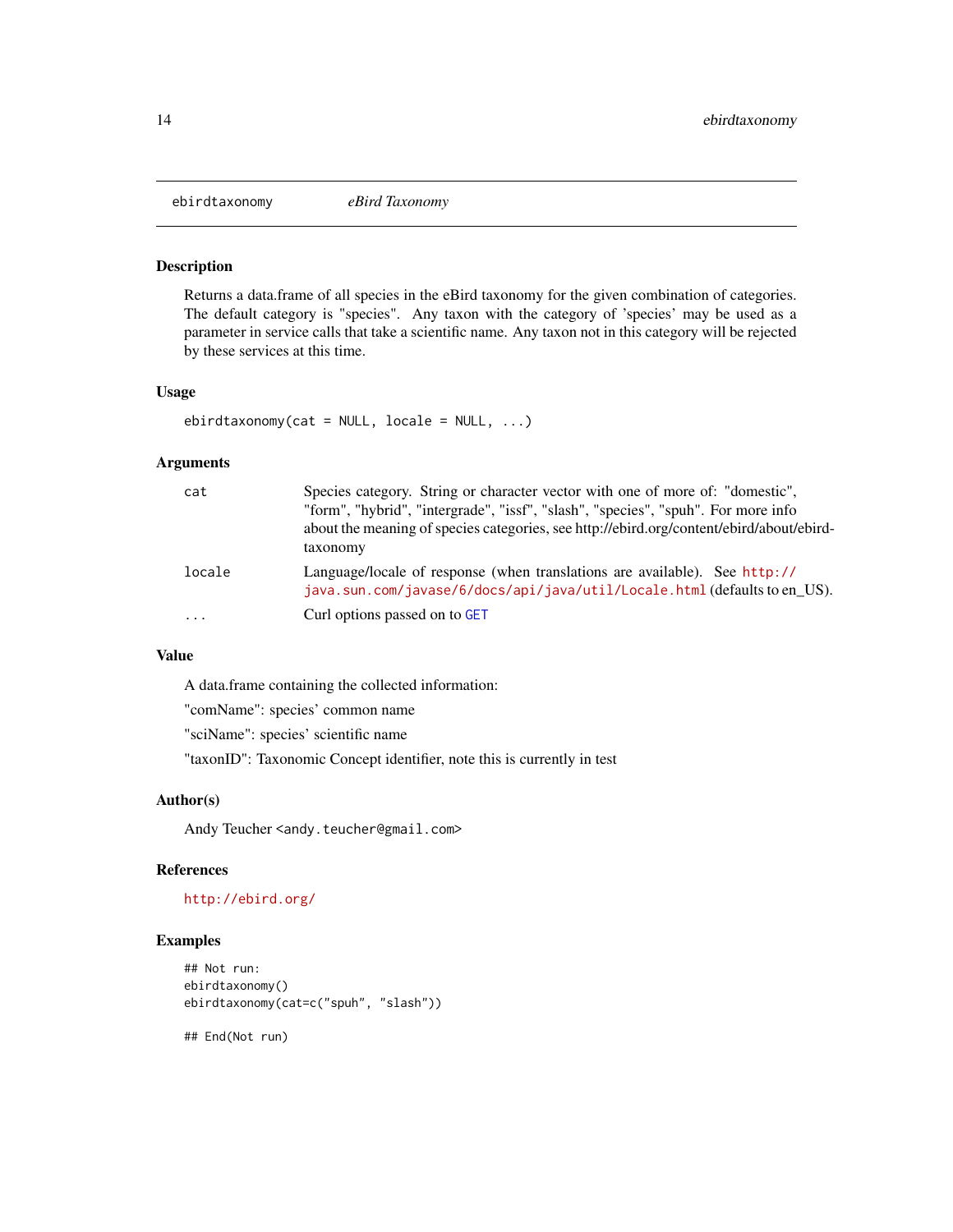<span id="page-14-0"></span>

Returns the most recent and nearest reported sighting information with observations of a species.

#### Usage

getlatlng()

### Value

a vector of length 2 with lat, lng in that order

#### Author(s)

Andy Teucher <andy.teucher@gmail.com>

#### References

<http://ipinfo.io>

#### Examples

## Not run: getlatlng()

## End(Not run)

nearestobs *Nearest species sightings*

#### Description

Returns the most recent and nearest reported sighting information with observations of a species.

#### Usage

```
nearestobs(species, lat = NULL, lng = NULL, back = NULL, max = NULL,
  locale = NULL, provisional = FALSE, hotspot = FALSE, sleep = 0, ...)
```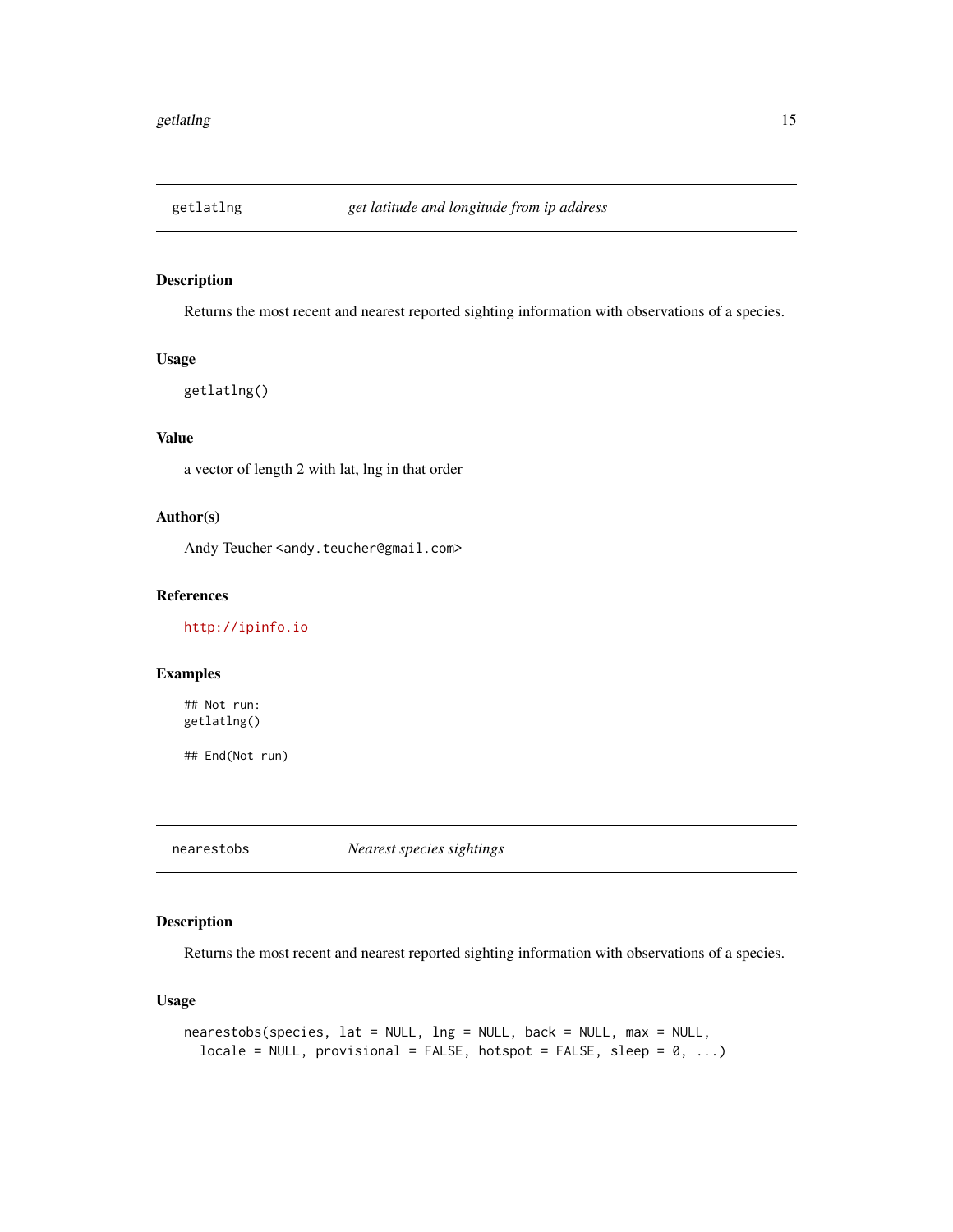#### <span id="page-15-0"></span>Arguments

| species     | (required) Scientific name of the species of interest (not case sensitive). See<br>eBird taxonomy for more information: http://ebird.org/content/ebird/about/ebird-<br>taxonomy |
|-------------|---------------------------------------------------------------------------------------------------------------------------------------------------------------------------------|
| lat         | Decimal latitude. value between -90.00 and 90.00, up to two decimal places of<br>precision. Defaults to latitude basd on IP.                                                    |
| lng         | Decimal longitude. value between -180.00 and 180.00, up to two decimal places<br>of precision. Defaults to longitude basd on IP.                                                |
| back        | Number of days back to look for observations (between 1 and 30, defaults to<br>14).                                                                                             |
| max         | Maximum number of result rows to return in this request (between 1 and 10000,<br>defaults to all).                                                                              |
| locale      | Language/locale of response (when translations are available). See http://java.sun.com/javase/6/docs/api/j<br>(defaults to en_US).                                              |
| provisional | Should flagged records that have not been reviewed be included? (defaults to<br>FALSE).                                                                                         |
| hotspot     | Should results be limited to sightings at birding hotspots? (defaults to FALSE).                                                                                                |
| sleep       | Time (in seconds) before function sends API call (defaults to zero. Set to higher<br>number if you are using this function in a loop with many API calls).                      |
| $\cdot$     | Curl options passed on to GET                                                                                                                                                   |
|             |                                                                                                                                                                                 |

#### Value

A data.frame containing the collected information:

"comName": species common name

"howMany": number of individuals observed, NA if only presence was noted

"lat": latitude of the location.

"lng": longitude of the location.

"locID": unique identifier for the location

"locName": location name

"locationPrivate": TRUE if location is not a birding hotspot

"obsDt": observation date formatted according to ISO 8601 (e.g. 'YYYY-MM-DD', or 'YYYY-MM-DD hh:mm'). Hours and minutes are excluded if the observer did not report an observation time.

"obsReviewed": TRUE if observation has been reviewed, FALSE otherwise

"obsValid": TRUE if observation has been deemed valid by either the automatic filters or a regional viewer, FALSE otherwise

"sciName" species' scientific name

#### Author(s)

Rafael Maia <rm72@zips.uakron.edu>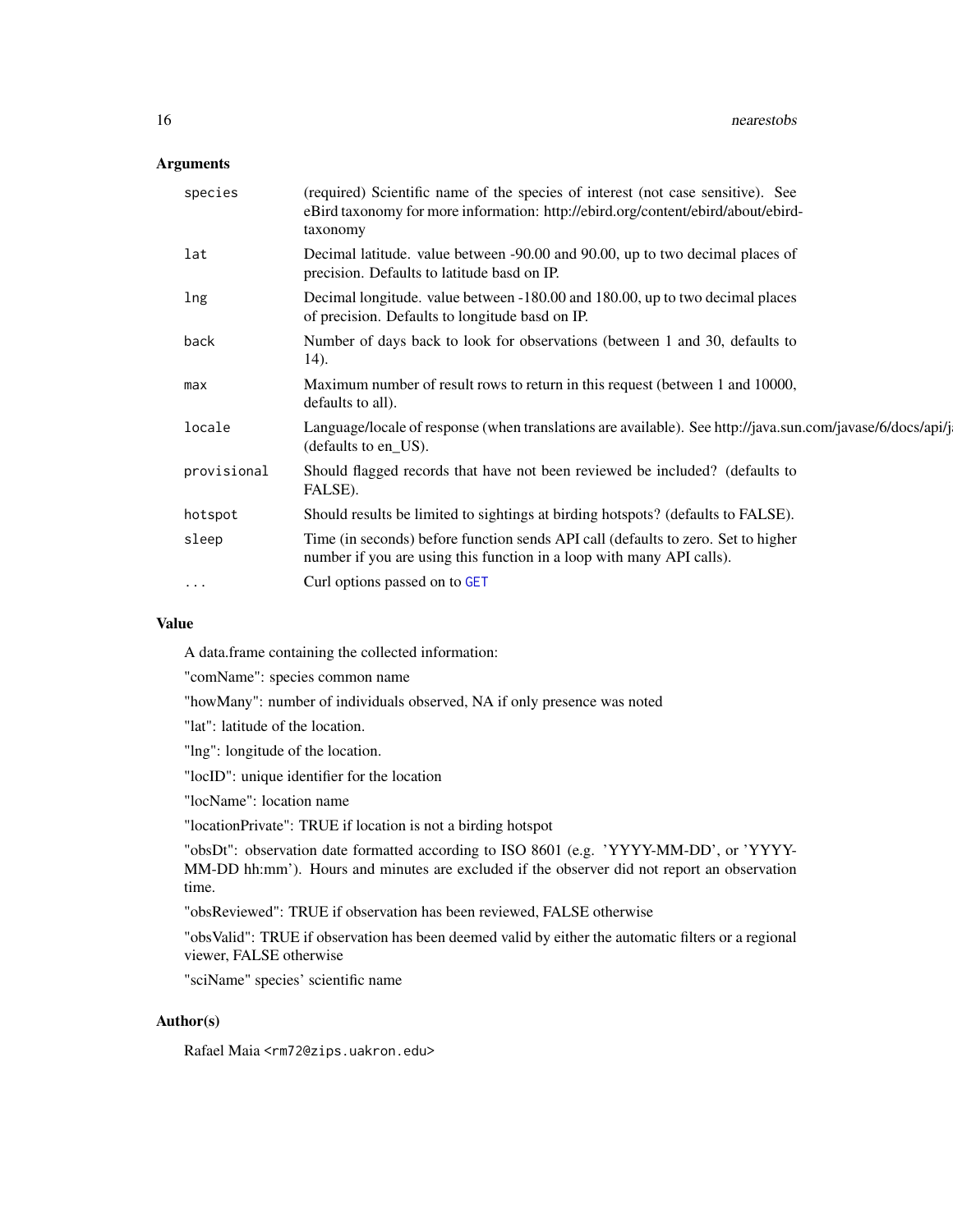#### nearestobs and the contract of the contract of the contract of the contract of the contract of the contract of the contract of the contract of the contract of the contract of the contract of the contract of the contract of

### References

<http://ebird.org/>

### Examples

```
## Not run:
nearestobs('spizella arborea', 42, -76)
nearestobs('spizella arborea', 42,-76, max=10, provisional=TRUE, hotspot=TRUE)
```